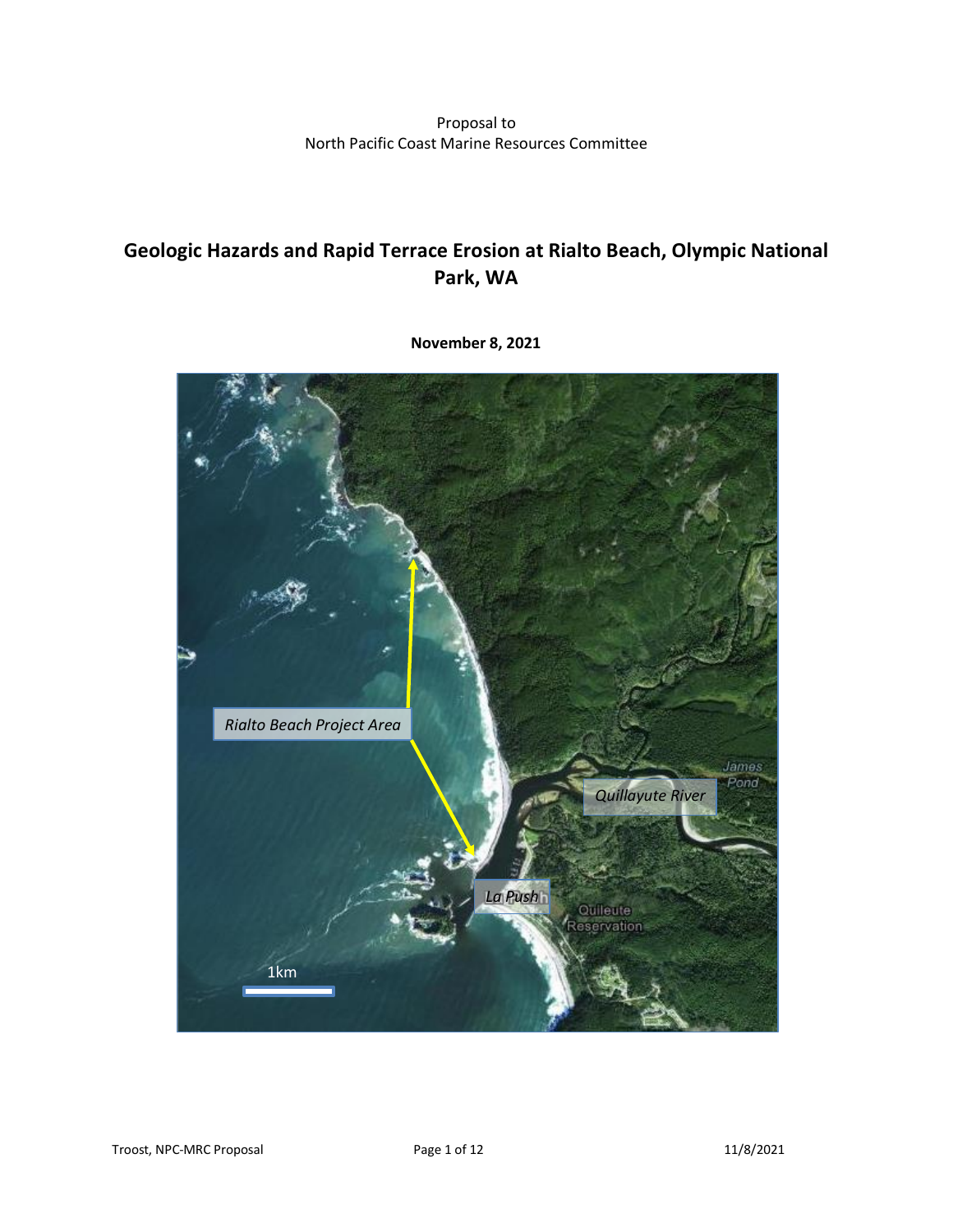### **Proposal Submitted to North Pacific Coast Marine Resources Committee (NPC MRC) November 8, 2021**

**1. Title**: Geologic Hazards and Rapid Terrace Erosion at Rialto Beach, Olympic National Park, WA

#### **2. Lead Organization and Contact:**

Kathy Goetz Troost, PhD, LG Department of Earth and Space Sciences (ESS) University of Washington, Box 351310 Seattle, WA 98195-1310 Cell: 206-909-9757 ktroost@uw.edu

# **3. Start and end dates for your project:**

Begin January 1, 2022; End December 31, 2023

### **4. Deliverables:**

Reports and database: December 31, 2023 5 quality photos: September 30, 2023 MRC newsletter: September 30, 2023 Presentations: September 30, 2023 Refer to Table 1 for details.

#### **5. Project staff:**

PI: Kathy Goetz Troost, PhD, LG; UW Associate Teaching Faculty (resume available) Lead Scientist: Elizabeth Davis: UW PhD Candidate (resume available) Team of graduate and former graduate students from UW ESS: Mary Alice Benson, Sam Bartish, Chelsea Bush, Katelyn Card, and Elise Freeman

#### **6. Partners:**

Brian Sherrod, PhD, US Geological Survey (USGS). Providing radiocarbon dating and high-resolution dendrochronology.

Matthew Dubeau, Olympic National Park. Providing our permit and connections to other scientists and data.

Ian Miller, PhD, UW SeaGrant**.** Providing beach surveys on a quarterly basis and consulting on coastal processes and changes.

Tim Abbe, PhD, Natural Systems Design. Providing sediment transport expertise.

#### **7. Geographic Area:**

Rialto Beach and upland from the parking lot to Hole-in-the-Wall.

#### **8. Permits:**

We will renew our research permit (OLYM-2021-SCI-0009) with the Olympic National Park. We plan to amend our permit by adding dendrochronology (tree coring) and hand-dug pits.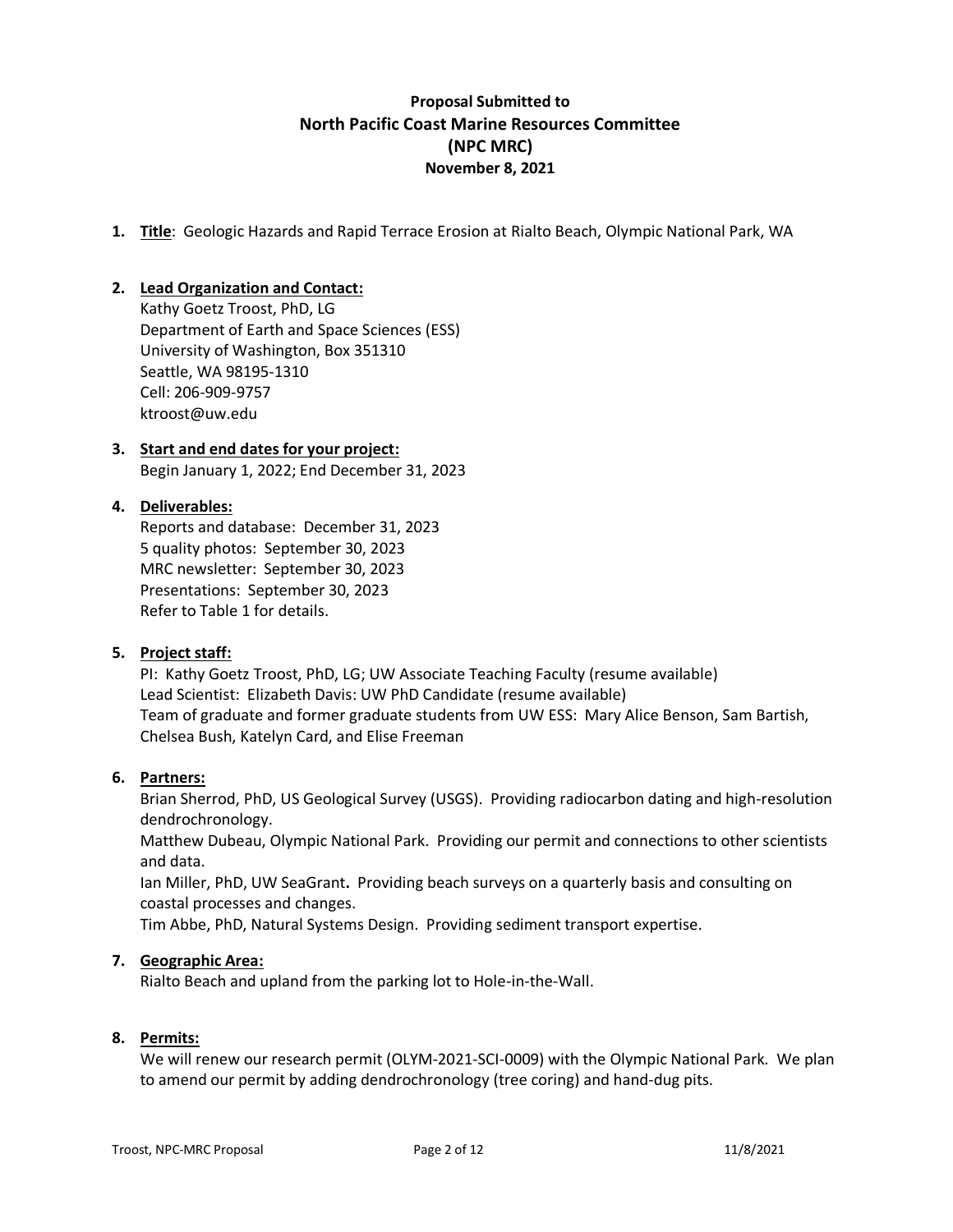#### *Table 1. Objectives, Tasks, and Deliverables*

|                                                                                            | <b>NPC-MRC</b>         | No. of<br><b>Field</b> | No. of         | <b>In-Kind</b><br><b>Support</b> | No. of<br><b>Field</b> | No. of       | <b>Other</b><br><b>Funding</b> | No. of<br><b>Field</b> | No. of       |                                   |                    |                  |
|--------------------------------------------------------------------------------------------|------------------------|------------------------|----------------|----------------------------------|------------------------|--------------|--------------------------------|------------------------|--------------|-----------------------------------|--------------------|------------------|
| <b>Objectives/Tasks</b>                                                                    | <b>Funding Request</b> | <b>Days</b>            | <b>trips</b>   | <b>Available</b>                 | <b>Days</b>            | <b>Trips</b> | <b>Needed</b>                  | <b>Days</b>            | <b>Trips</b> | <b>Deliverables</b>               | <b>Field Dates</b> | <b>Due Dates</b> |
| <b>Totals</b>                                                                              |                        | 50                     | 16             |                                  | 11                     | 5            |                                | 28                     | 6            |                                   |                    |                  |
| <b>Report, Master's</b><br>Objective 1: Evaluate the Potential for Uplift<br><b>Thesis</b> |                        |                        |                |                                  |                        |              |                                |                        |              | 6/1/2023                          |                    |                  |
| Detailed stratigraphic map                                                                 | yes                    | 5                      | 1              | no                               |                        |              | no                             |                        |              | Map                               | summer 2022        |                  |
|                                                                                            |                        |                        |                |                                  |                        |              |                                |                        |              |                                   |                    |                  |
| Map and date organic soils                                                                 | yes                    | в                      | $\mathbf{1}$   | yes                              | o                      | $\Omega$     | no                             |                        |              | <b>Radiocarbon dates</b>          | summer 2022        |                  |
| Hand dig small pits on terrace                                                             | yes                    | 5                      | $\mathbf{1}$   | no                               |                        |              | no                             |                        |              | Map                               | summer 2022        |                  |
| Sample for diatoms, prep and                                                               |                        |                        |                |                                  |                        |              |                                |                        |              |                                   |                    |                  |
| count slides                                                                               | yes                    |                        |                |                                  |                        |              | no                             |                        |              | <b>Tables</b>                     | autumn 2022        |                  |
| Map and evaluate knickpoints                                                               | no                     |                        |                | no                               |                        |              | yes                            | 5                      | $\mathbf{1}$ | Map                               | summer 2023        | <b>iffunded</b>  |
|                                                                                            |                        |                        |                |                                  |                        |              |                                |                        |              |                                   |                    |                  |
| Objective 2: Determine the Ages of Landslides and Debris Flows                             |                        |                        |                |                                  |                        |              |                                |                        |              | Report, Master's<br><b>Thesis</b> |                    | 6/1/2023         |
| Map two more landslides and                                                                |                        |                        |                |                                  |                        |              |                                |                        |              |                                   |                    |                  |
| ravines                                                                                    | yes                    | 5                      | 1              | no                               |                        |              |                                |                        |              | Map                               | summer 2022        |                  |
| Radiocarbon sampling and                                                                   |                        |                        |                |                                  |                        |              |                                |                        |              |                                   |                    |                  |
| dating                                                                                     | yes                    | з                      | 1              | yes                              | o                      | $\circ$      | no                             |                        |              | <b>Radiocarbon dates</b>          | autumn 2022        |                  |
| Dendrochronology on                                                                        |                        |                        |                |                                  |                        |              |                                |                        |              |                                   |                    |                  |
| landslides                                                                                 | yes                    | 5                      | 1              | yes                              |                        |              | no                             |                        |              | <b>Tables</b>                     | summer 2022        |                  |
| Slabs and wiggle matching                                                                  | no                     |                        |                | yes                              | з                      | $\mathbf{1}$ |                                |                        |              | <b>Tables</b>                     | autumn 2022        |                  |
|                                                                                            |                        |                        |                |                                  |                        |              |                                |                        |              |                                   |                    |                  |
| <b>Objective 3: Monitor and Measure Erosion</b>                                            |                        |                        |                |                                  |                        |              |                                |                        |              | Memo                              |                    | 12/31/2023       |
| Continue beach topographic                                                                 |                        |                        |                |                                  |                        |              |                                |                        |              |                                   |                    |                  |
| profiles                                                                                   | no                     | o                      | o              | <b>WASea Grant</b>               | 8                      | 4            | no                             |                        |              | Data, graphs                      | quarterly          |                  |
| Repeat measurements at                                                                     |                        |                        | 4              |                                  |                        |              |                                |                        |              |                                   |                    |                  |
| selected trees                                                                             | yes                    | 16                     |                | no                               |                        |              | no                             |                        |              | Data, graphs                      | 2x year            |                  |
|                                                                                            |                        |                        |                |                                  |                        |              |                                |                        |              | Report, Master's                  |                    |                  |
| Objective 4: Reconstruct Historical Changes to Beach-River-Spit System                     |                        |                        |                |                                  |                        |              |                                |                        |              | <b>Thesis</b>                     |                    | 12/31/2023       |
| Find and compile photographs                                                               | no                     |                        |                | no                               |                        |              | yes                            | 5                      | 1            | Compilation                       | spring 2023        | if funded        |
| coastal maps and aerial                                                                    |                        |                        |                |                                  |                        |              |                                |                        |              |                                   |                    |                  |
| imagery                                                                                    | yes                    | $\overline{2}$         | $\overline{2}$ | no                               |                        |              | ves                            | 5                      | $\mathbf{1}$ | Maps                              | autumn 2022        |                  |
| <b>Collect and compile</b>                                                                 |                        |                        |                |                                  |                        |              |                                |                        |              |                                   |                    |                  |
| construction information                                                                   | yes                    | $\overline{2}$         | $\overline{2}$ | no                               |                        |              | yes                            | 5                      | 1            | Maps, tables                      | winter 2023        |                  |
| <b>Recommedations for</b>                                                                  |                        |                        |                |                                  |                        |              |                                |                        |              |                                   |                    |                  |
| monitoring                                                                                 | no                     |                        |                | no                               |                        |              | yes                            |                        |              | <b>Text</b>                       | summer 2023        | if funded        |
| <b>Objective 5: Repository</b>                                                             |                        |                        |                |                                  |                        |              |                                |                        |              | Compilation                       |                    | 12/31/2023       |
|                                                                                            |                        |                        |                |                                  |                        |              |                                |                        |              |                                   |                    |                  |
| Find an appopriate repository                                                              | no                     |                        |                | no                               |                        |              | no                             |                        |              | Memo                              | autumn 2022        |                  |
| for data and maps                                                                          |                        |                        |                |                                  |                        |              |                                |                        |              |                                   |                    |                  |
| Populate repository                                                                        | no                     |                        |                | no                               |                        |              | yes                            |                        |              | Compilation                       | spring 2023        | <b>iffunded</b>  |
|                                                                                            |                        |                        |                |                                  |                        |              |                                |                        |              |                                   |                    |                  |
| <b>Presentations</b><br><b>Objective 6: Outreach and Education</b>                         |                        |                        |                |                                  |                        |              |                                |                        |              | 9/30/2023                         |                    |                  |
|                                                                                            |                        |                        |                |                                  |                        |              |                                |                        |              | Presentations and                 | autumn 2022,       |                  |
| <b>Presentations to NPC MRC</b>                                                            | ves                    | 4                      | $\overline{2}$ | no                               |                        |              | no                             |                        |              | article for newsletter            | 2023               | 9/30/2023        |
|                                                                                            |                        |                        |                |                                  |                        |              |                                |                        |              | Presentations and                 |                    |                  |
| Conference presentation                                                                    | no                     |                        |                | no                               |                        |              | yes                            | з                      | 1            | abstracts                         | autumn 2023        | 9/30/2023        |
|                                                                                            |                        |                        |                |                                  |                        |              |                                |                        |              | Workshop materials,               |                    |                  |
| Public workshop                                                                            | no                     |                        |                | no                               |                        |              | yes                            | 5                      | 1            | interpretive brochure             | autumn 2022        | 9/30/2023        |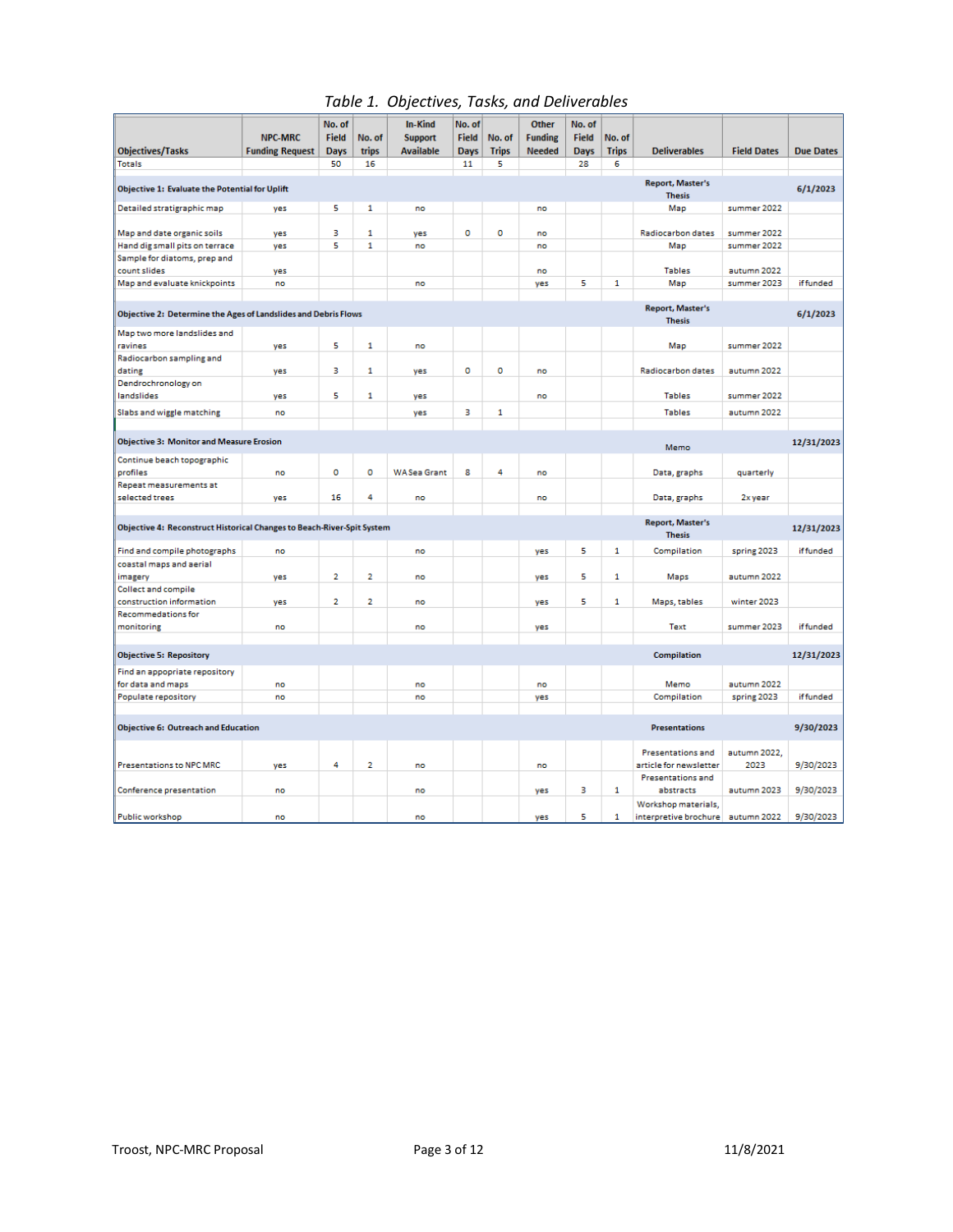#### **9. Project Narrative**

#### a) Abstract

The beach and adjacent low-elevation marine terrace and upland at Rialto Beach are providing critical data regarding earthquakes in the Cascadia Subduction Zone, landslides, vegetation changes, and rapid erosion. Our work to date, funded by the NPC MRC, UW, and USGS suggests that:

the terrace may have been uplifted between 500 and 200 years ago, multiple landslides may have accompanied the uplift, subsequent debris flows have locally inundated the terrace, the terrace is eroding rapidly, the forest on the terrace is dying, and tree health reflects rapid erosion and climatic events.

Our findings support a hypothesis that the 1700 Cascadia Earthquake not only caused coastal subsidence to the south, but also caused uplift on the north coast. To date, no scientific findings have been published regarding uplift, however the USGS (Dr. Brian Sherrod) is actively researching this hypothesis and the data at Rialto Beach could provide a key confirming element.

Rapid erosion is seen by monitoring trees on the seaward side of the terrace and surveying the beach/terrace profile. Did that erosion begin after uplift and/or has it been exacerbated by the anthropogenic changes to the spit/jetty at the mouth of the Quillayute River? We have collected more than six detailed beach/terrace surveys to begin to quantify those changes. The monitoring data should identify trends in beach position, beach slope beach grain size, position of large woody debris, and erosion of the terrace edge.

We propose to collect data to constrain the date of uplift, determine the timing of landslides, monitor the rate of erosion and beach/terrace change, and analyze historical shoreline change. In addition, we propose to build a data repository to catalog the critical information being gathered. Then, we plan to prepare graphics that could be used in an interpretive brochure about geologic significance of the beach and terrace at Rialto Beach.

#### b) Background and Context

Marine terraces and beaches can provide important insights into 1) uplift history related to subduction zone earthquakes, 2) timing of landslides and bluff/slope stability, 3) long-term and short-term erosion rates, 4) landform history, and 5) coastal evolution. A low elevation (1 to 2 meter tall) marine terrace at Rialto Beach may have been uplifted during a subduction zone earthquake. Landslides resting on older beach gravels in the terrace may have been triggered by the same earthquake.

Rialto Beach is a dynamic environment with frequent and extensive relocation of the modern beach berm and erosion of the face of the terrace. Over the few years we have been working at Rialto Beach we have seen over 5 meters of headward erosion of the terrace edge in at least one location. Good exposures have been buried and some have been eroded. Therefore, timely sample collection is critical with respect to understanding the origin of the terrace, the history of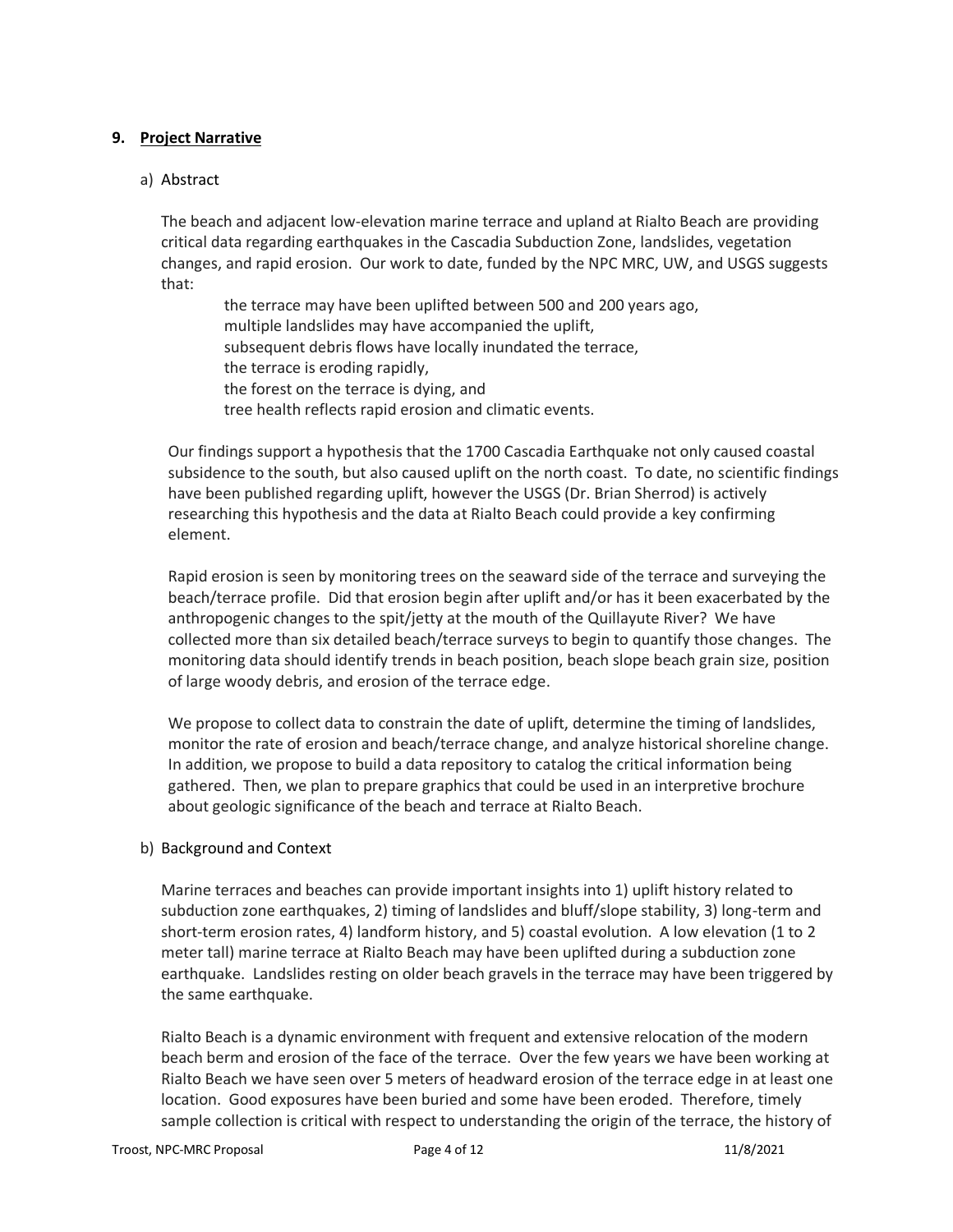landsliding, and the magnitude of changes occurring on the beach and terrace edge. The longterm shoreline morphology dataset contributes to understanding how extreme storms, climate variability, and long-term sea level changes affect Olympic coast beaches.

In our first three years of MRC funding we were able to collect wood samples for radiocarbon dates (12 funded by the NPC-MRC and 5 by the USGS), map part of the terrace edge, determine that multiple landslide deposits comprise part of the terrace, date some of those landslides, map part of the slope above the terrace, evaluate the paleoecological setting of several strata using pollen analyses, survey the beach and terrace edge six times, collect grain size photographs, and develop a conceptual geological model of terrace formation and beach changes.

In the last half of 2021, we continued research at Rialto while unfunded. We began a tree monitoring program to help track terrace erosion. We also collaborated with the USGS to collect slabs of trees in landslide deposits to determine tree age and year that the trees died. Those results should be available in the next few months. The USGS is also going to fund 6 more radiocarbon dates.

#### c) MRC Benchmarks

The work proposed herein is appropriate for MRC funding because it meets several of the six benchmarks: Marine Habitats, Sound Science, Education and Outreach, and Costal Communities.

We propose to continue surveying the beach and terrace edge north of the parking lot at Rialto Beach. In addition, we propose to compile information about the historical changes at Rialto Beach, specifically erosion. We will provide data to support the following specific goals of the **Marine Habitat** benchmark:

- surveying and mapping marine and estuarine resources to better define physical and biological characteristics of marine habitats
- providing data to make scientifically based recommendations about management tools to protect marine and estuarine habitats
- understanding and evaluating erosion to promote sound sediment management practices

We propose to collect high quality data and promote its dissemination as described in the **Sound Science** benchmark.

- We have and will continue to use established scientific protocols for data collection and analysis. Dr. Ian Miller established the scientific protocol for the beach surveying and our partners are available for data evaluation with respect to evaluating our chronologic and geomorphic findings.
- We have identified a gap in the understanding of earthquake-derived uplift on the outer coast and are working to fill that data gap. And we plan to make our findings available to the public and other scientists via a database, presenting at conferences, and at workshops.
- Our reports will undergo peer review and our findings will be included in scientific publications.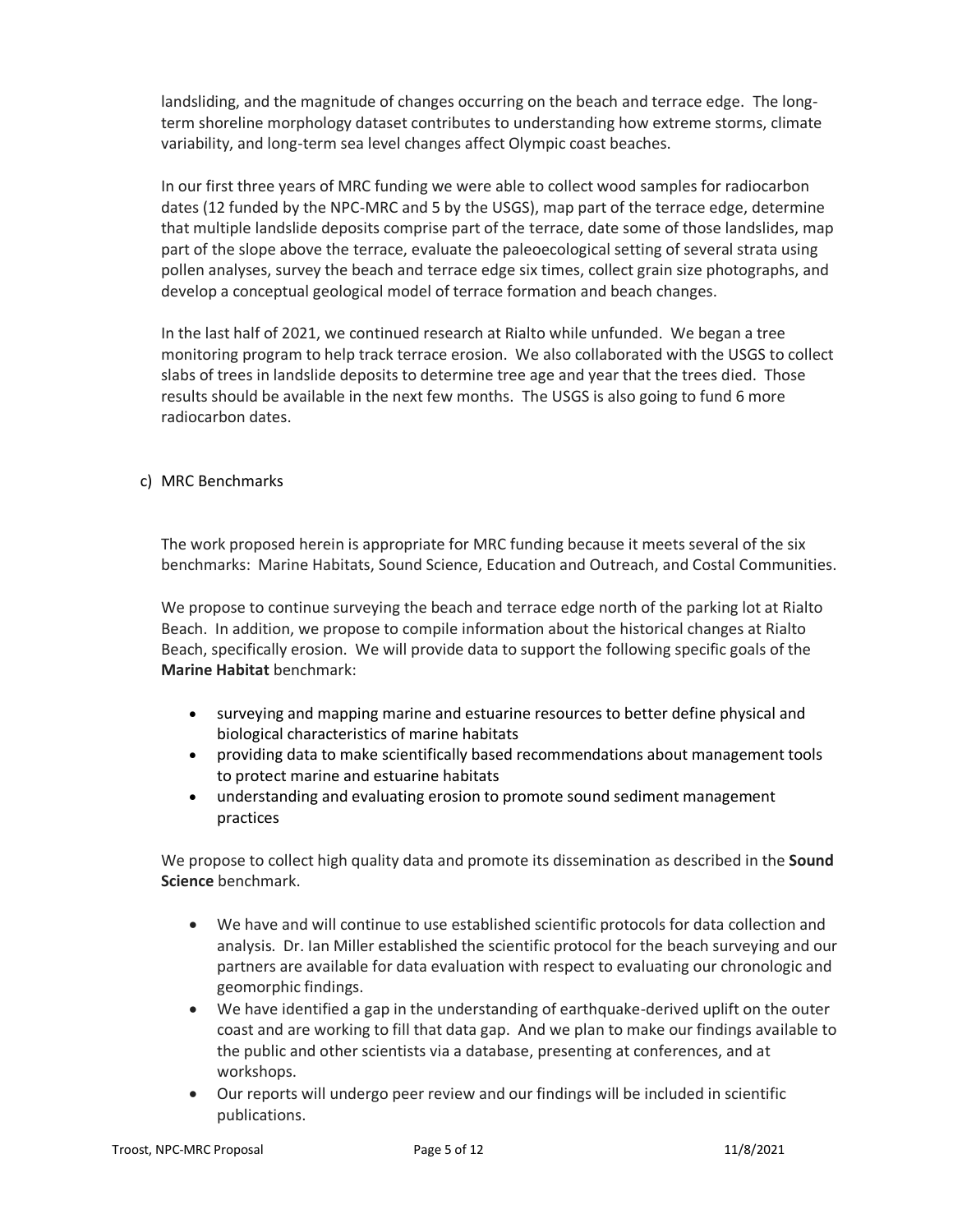We are dedicated to science-based **Education and Outreach** to promote stewardship and understanding. Troost and Davis give frequent talks to the public and to scientific audiences. WE and our partners take active roles in the following:

- informing the public about threats to living resources and coastal communities and presenting them with practical measures they can take to prevent further harm especially regarding land use, erosion control, and individual homeowner decisions
- informing citizens and governmental agencies about ocean energy activities and associated effects on coastal communities
- coordinating outreach and education programs with other organizations, including local community colleges, and evaluating their effectiveness
- translating and disseminating scientific information about the status of Washington's coastal habitats, resources, and communities to regional policy makers, resource managers, and the public in a timely manner
- expanding partnerships with tribal governments and continuing to foster respect for tribal cultures and treaties
- striving to maintain and improve coordination and communication among stakeholders and all managers

We are also dedicated to promoting sustainable and resilient **Coastal Communities** by engaging in education about hazards so that communities can minimize damage from and prepare for geologic hazards. We also want to engage tribal members and other community members to help reconstruct the history of changes to the beach-river-spit system at Rialto Beach.

#### d) Project Objectives

We have 6 specific objectives for our proposed work, each aimed at better understanding the natural geologic hazards and consequences of human interactions on the north coast of the Olympic Peninsula. Table 1 provides more detail about each objective. Note that we are not seeking funding for every task listed on Table 1 but have included those tasks to show the extent of our proposed research. We will be pursuing additional funding sources for the tasks not designated for our NPC-MRC funding request.

- 1. **Evaluate the Potential for Uplift.** We propose to conduct detailed mapping and sampling to delineate and date the older (potentially uplifted) beach surface and overlying strata. Our mapping would include gathering information along the face of the terrace and at several transects perpendicular to the terrace. It is crucial that we evaluate the back terrace area by hand digging small pits to determine depth to the older beach surface, track the extent of back terrace paleo marsh deposits, and collect small samples for radiocarbon dating and diatom analyses. The diatom analyses may tell us if abrupt sea level change has occurred and if that change can be attributed to the 1700 Cascadia Subduction Zone earthquake.
- 2. **Determine the Ages of Landslides and Debris Flows.** We have made great progress on determining the ages of two of the landslide complexes and one debris flow. But the slope above the terrace is full of evidence of landslides and debris flows. It is important to continue to work on one or two landslides per year to build a catalog of such events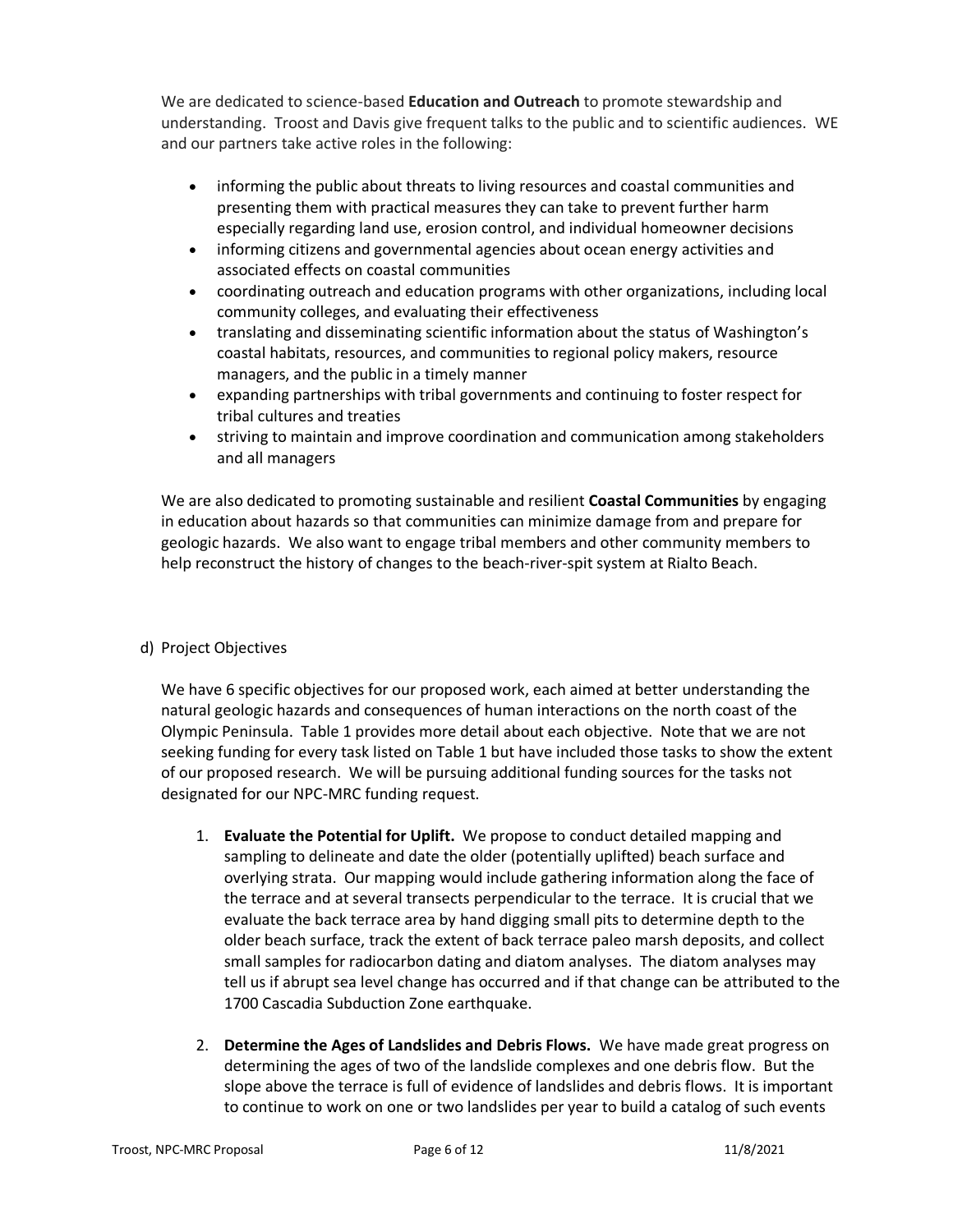and to determine the extent of geologic hazards that have impacted and will continue to impact the Rialto Beach area. We propose to map two more landslides and obtain ages for the landslides. The USGS will fund the radiocarbon dating. We also propose to collect age dating via dendrochronology by coring trees on the landslides. We estimate that we will be able to core about 25 more trees with the time allotted. If ample wood is found in the landslide deposits, we hope to collect slabs to view the growth rings, date the outer layer, and determine when the tree died. We were able to get a permit for such sampling in the last half of 2021 and are awaiting the "wiggle match" results (Figure 1).



*Figure 1. Sliced in-place root in landslide deposit.*

3. **Monitor and Measure Erosion.** Over the past few years, we have seen evidence of rapid erosion of the terrace. At one tree fall location we measured 3 m of erosion in one year. At one isolated tree, we were able to track the tree back in time using air photos and determine that approximately 5m/yr of erosion has occurred in the last 15 years (Figure 2). While the terrace edge is clearly eroding, trends in changes to the beach topography are not so clear. Dr. Ian Miller has been and will continue to survey the beach surface about 4 times year to monitor changes. This summer we started a tree monitoring program to help quantify the rate of terrace erosion. We propose to obtain geospatial data at each selected tree and determine the distance from the center of the tree to the terrace edge. We propose to collect these measurements two times a year for the foreseeable future. So far, we have selected twelve trees to monitor representing different settings, different tree sizes, and different distances from the parking lot to Hole-in-the Wall.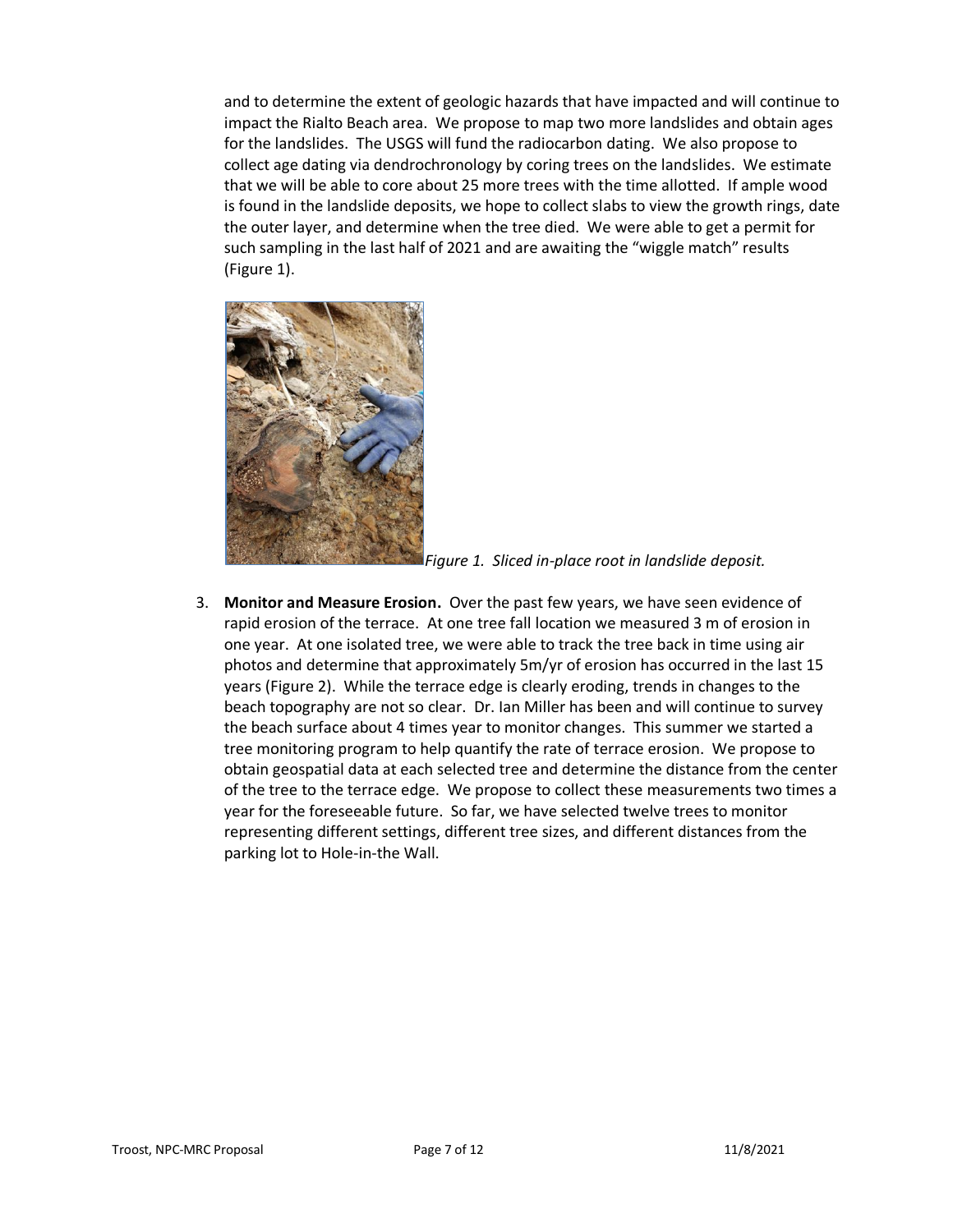

*Figure 2. Image of "Boris" through time, indicating erosion of ~25 m of terrace since 2006.*

- 4. **Reconstruct Historical Changes to Beach-River-Spit System.** We want to determine the cause of the rapid erosion of the terrace and the apparent increase in the rate of erosion. Determining the cause could lead to mitigation measures or at least an understanding of risks from geologic hazards such as an increased potential for landslides at Rialto Beach (assuming steady erosion at current rates). We have several hypotheses to test including abrupt sea/land level change such as from an earthquake (addressed in objective 1), steady increases in sea level or uplift of the Olympic Peninsula (work by Dr. Ian Miller, changes in sediment supply, and/or changes in climate (such as an increase in storminess). To address changes in sediment supply, we need to evaluate the impacts of the anthropogenic changes at the mouth of the Quillayute River, particularly the jetty/spit. This requires that we obtain historical information about armoring, dredge spoil placement, beach nourishment, and breaches in the spit. We also propose to compile and geo-rectify old coastal maps and serial photographs to determine changes over time. Another task of this objective is to gather photographs and information from tribal members and the community. We aren't seeking funding from the NPC-MRC for this task currently. We expect that this could be a very timeconsuming task and therefore need to obtain additional funding and/or volunteer efforts.
- 5. **Repository.** We propose to research the best method for storing all our data, maps, and photographs. The repository needs to be easy to use and accessible by a wide set of users. We will obtain reviews and opinions from the potential data users to help guide the decision. Once a selection is made, we will seek funding to compile all our data.
- 6. **Outreach and Education.** We are committed to sharing our findings to a wide audience and have already begun doing so through presentations at various conferences and symposia, reports, and newsletter articles. For the next two years, we propose to make at least two presentations to the NPC-MRC members, write another newsletter article,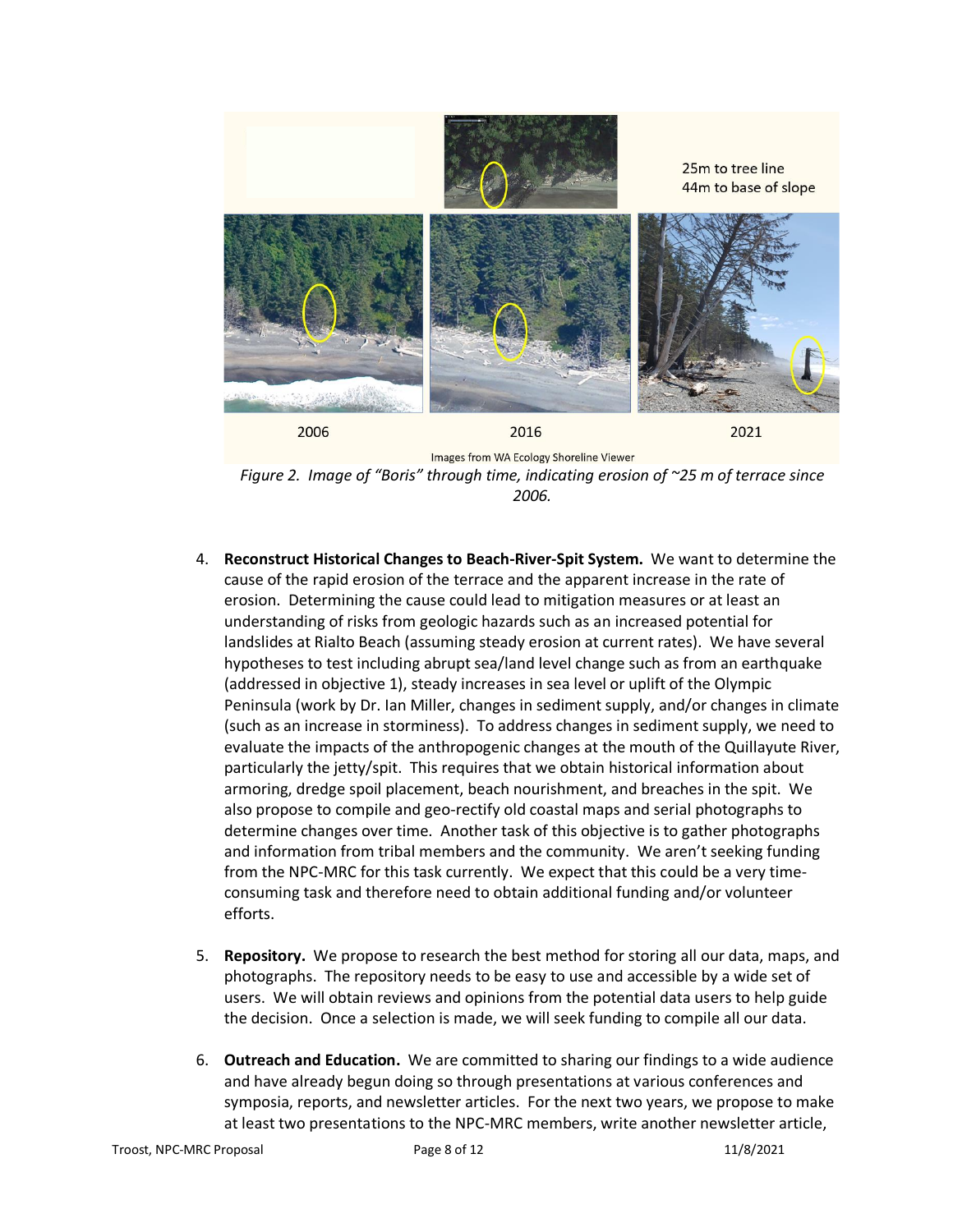and attend a conference. If we can obtain additional funding, we would like to begin working on a community workshop and an interpretive brochure for future dissemination of information.

#### e) Timeline

We propose to begin this work as soon as we are notified of approval of our proposal and the availability of funds, hopefully in January of 2022. We propose to complete our tasks by submitting a report and repository by December 31, 2023. Interim deadlines include providing photographs, an article, and a presentation to the NPC MRC by the end of September 2023. Updates on our progress can be provided upon request. Some of tasks will be started under this proposal but not completed until additional funding is obtained from other sources, see Table 1.

#### f) Methods and Equipment

**Objective 1, Evaluate Potential for Uplift.** For this element we will be mapping and surveying using a combination of high-resolution GPS units and surveying transits. These methods will be following the same protocols we have already used at Rialto Beach. We will collect wood samples for radiocarbon dating by an outside laboratory (to be paid for by the USGS). We will collect sediment samples of organic-rich layers to determine if diatom assemblages can discern specific environments. Sampling involves taking small amounts of freshly cleaned material using a small scraper while preventing contamination. Samples are stored in Ziplock bags, cleaned, then shipped to the appropriate laboratories. We hope to get a permit to hand dig small pits on the terrace along perpendicular transects from the front to the back of the terrace to establish a profile on the top of the older beach surface and to map the extent of a back beach marsh. We also propose to map, and field verify, knickpoints to determine if a signal of uplift is present (funding dependent). This involves using LiDAR data and then traversing the gullies and Ellen Creek drainages to document the nature of the knickpoints. For this, standard bushwhacking equipment is required.

**Objective 2, Determine Ages of Landslides and Debris Flows.** For this element we will map more landslides (two were already mapped under previous NPC MRC funding) and collect samples of wood in the landslide deposits for radiocarbon dating (to be paid for by USGS) (Figure 3). Field mapping includes traversing the landslides and adjacent gullies to gain insights into the subsurface and geomorphology. This is best done in late winter, after some of the underbrush has gone dormant. For this, standard bushwhacking equipment is required. To further evaluate the age of landslides we will determine the age of some of the trees by using an increment borer to view the rings. We will follow the procedure established by Bush in 2019 (Figure 4). If we find large sections of trees (say over 6-inch diameter), we will obtain slices of the trees for wiggle matching to determine the year of tree death. This analysis will be funded by the USGS. Samples are obtained with hand saws then wrapped in plastic for transport to a laboratory. Slices are then dried, mounted on a flat surface, sanded, and then scanned to count and view growth rings. Ring patterns can then be matched to a reference set of tree rings for the Pacific Northwest, to determine when the tree died.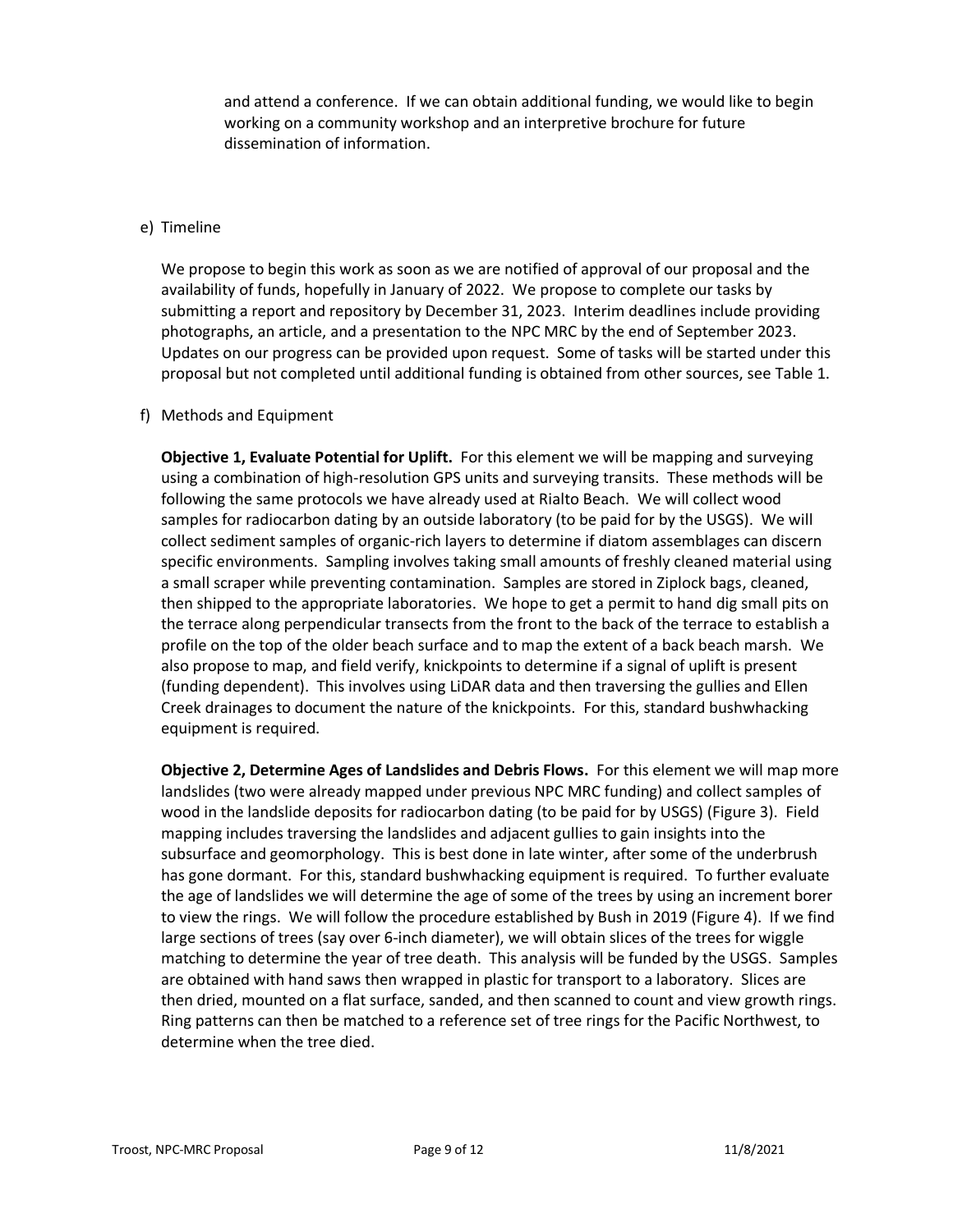![](_page_9_Figure_0.jpeg)

*Figure 3. Image showing extent of landslide scarps along portion of Project Site. Also shows where we have focused our radiocarbon dating (yellow stars).*

![](_page_9_Picture_2.jpeg)

*Figure 4. Photo of Bush collecting a tree core from a sitka spruce in 2018.*

**Objective 3, Monitor and Measure Erosion.** The equipment needed for this element includes high-resolution GPS, long tape measures, and an increment borer to establish the age and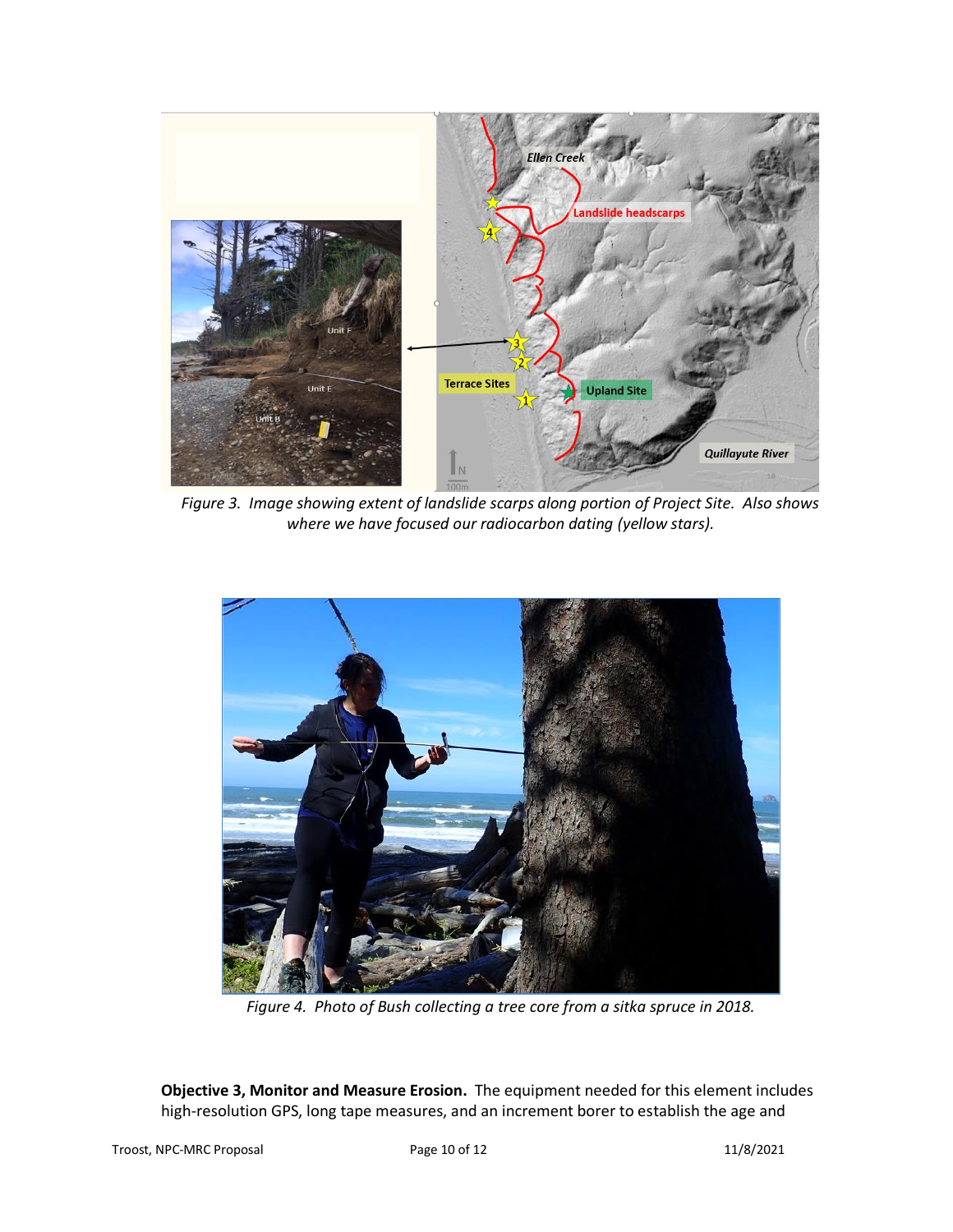position of selected trees. In addition, Dr. Ian Miller will continue his topographic surveying along his established transects using an RTK-GPS system and camera.

**Objective 4, Reconstruct Historical Changes to Beach-River-Spit System.** Equipment needed for this element includes a computer and scanner, which are available at the UW. Older maps and air photos will be geo-rectified using photogrammetric software and added to an ArcGIS geodatabase. Photographs will be compiled in a geo-spatial program such as Google Earth for ease of access by others.

**Objective 5, Repository.** We expect that standard internet access and available software will be available for this objective.

**Objective 6, Outreach and Education.** At this time no additional equipment is needed for this element.

#### g) Extent and Impact

Although Rialto Beach is a relatively small area, our findings, together with the work of our partners, will have the potential to impact all the coastal communities in northwest Washington. Earthquakes and resulting land level changes are of a large regional nature. Likewise, beach changes resulting from sea level rise and extreme storms will affect the entirety of northwest Washington. The impact of landslides resulting from earthquake shaking would have more of a local impact. We anticipate that our findings would be used to address geologic hazards by informing communities of the range of and possible frequency of coastal impacts. These impacts could include earthquake magnitude, frequency, and possible land level changes; sea level changes; beach morphology changes; and slope changes. These changes could negatively impact infrastructure, ecological environments, and human health and safety.

h) Plans for Continuation

We do plan to continue our work at Rialto Beach into the future. And to do so, we will be looking for additional funding, see Table 1. We have started some monitoring efforts that may require years of data collection before we can interpret the results and determine the presence of robust trends. We also want to develop outreach materials, evaluate paleo environments and their relevance to future climate impacts, and continue to provide a scientific basis for estimating the magnitude of geologic hazards in coastal communities.